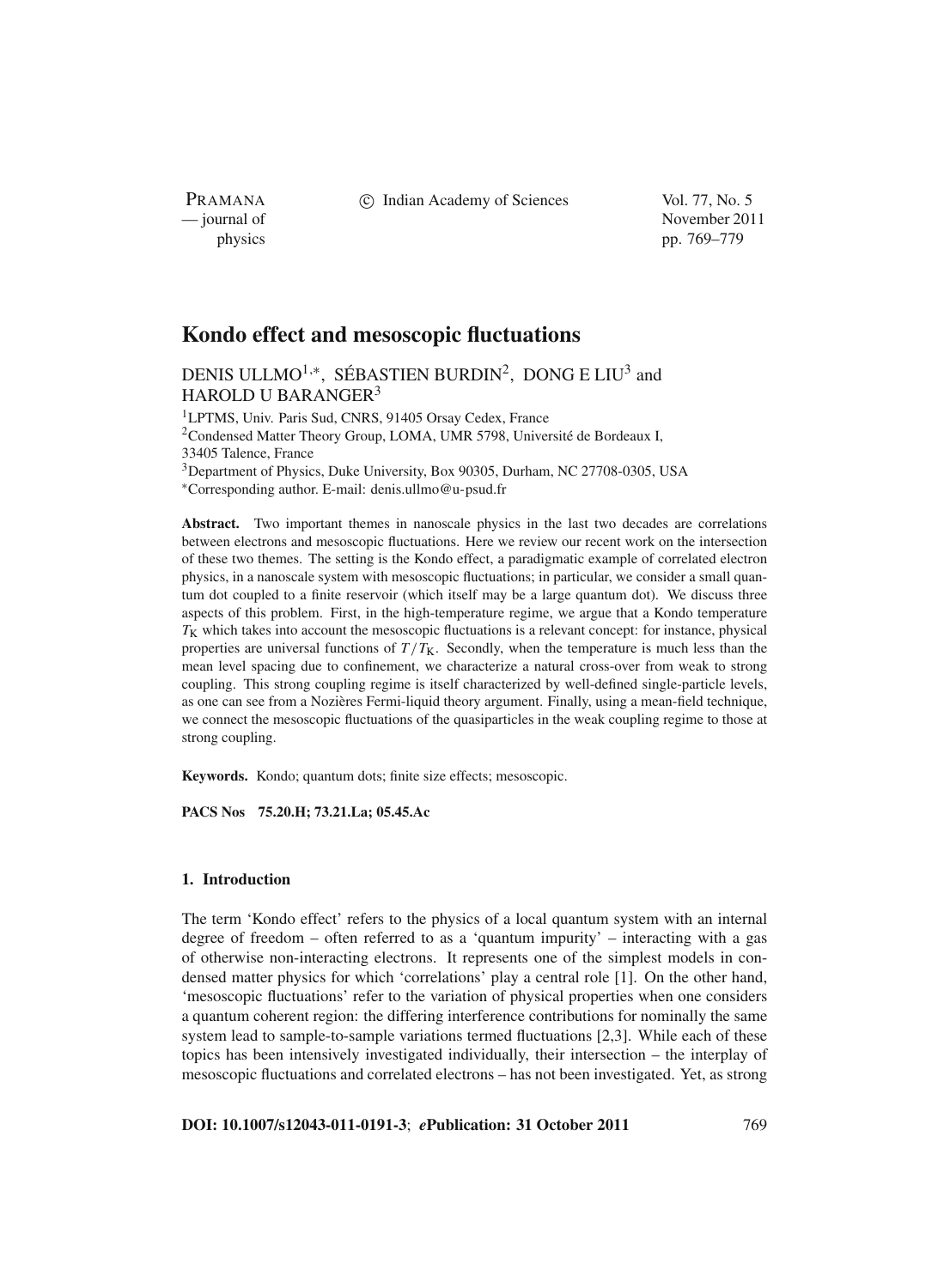correlations, such as the Kondo effect, continue to be investigated in nanoscale systems where mesoscopic fluctuations are ubiquitous, study of the intersection is very natural. We have carried out investigations of several aspects of mesoscopic Kondo physics in the last five years [4–8], and we summarize and integrate that work in this article.

In the simplest version of the Kondo problem – the *s*-*d* model (also called the Kondo  $model$ ) – the impurity is just treated as a quantum spin- $1/2$  interacting locally with the electron gas [1]. The corresponding Hamiltonian then reads as

$$
H_{\rm K} = \sum_{\alpha\sigma} \epsilon_{\alpha} \hat{c}_{\alpha\sigma}^{\dagger} \hat{c}_{\alpha\sigma} + H_{\rm int}, \tag{1}
$$

where  $\hat{c}^{\dagger}_{\alpha\sigma}$  creates a particle with energy  $\epsilon_{\alpha}$ , spin  $\sigma$  and wave function  $\varphi_{\alpha}(\mathbf{r})$ . The (antiferromagnetic) interaction with the impurity is

$$
H_{\text{int}} = \frac{J_0}{\hbar^2} \mathbf{S} \cdot \mathbf{s}(\mathbf{0}),\tag{2}
$$

where  $J_0 > 0$  is the coupling strength,  $S = (S_x, S_y, S_z)$  is a quantum spin-1/2 operator  $(h^{-1}S_i$  is half of the Pauli matrix  $\sigma_i$ ,  $\mathbf{s}(0) = \frac{\hbar}{2} \hat{\Psi}_{\sigma}^{\dagger}(0) \sigma_{\sigma\sigma'} \hat{\Psi}_{\sigma}(0)$  is the spin density of the electron gas at the impurity position **r** = 0 and  $\hat{\Psi}_{\sigma}^{\dagger}(0) = \sum_{\alpha} \varphi_{\alpha}(0)\hat{c}_{\alpha}^{\dagger}$ .

Originally, physical realizations of the Kondo Hamiltonian were actual impurities (e.g. Fe) in a bulk metal (e.g. Au). The wave functions  $\varphi_{\alpha}$  could then be taken as plane waves, and one could assume a constant spacing  $\Delta$  between the  $\epsilon_{\alpha}$ , so that the electron gas could be characterized by only two quantities: the local density of states  $v_0 = (\mathcal{A}\Delta)^{-1} (\mathcal{A}$  is the volume of the sample) and the bandwidth  $D_0$  of the spectrum.

What gives the Kondo problem its particular place in condensed matter physics is that it is the simplest problem for which the physics is dominated by renormalization effects. Indeed, assuming the dimensionless constant  $J_0v_0 \ll 1$ , it can be shown using one-loop renormalization group analysis [9], or equivalent earlier approaches such as Anderson poor man's scaling [10] or Abrikosov re-summation of Parquet diagrams [11], that the lowenergy physics remains unchanged by the simultaneous change of  $J_0$  and  $D_0$  to new values *J*eff and *D*eff provided they are related by

$$
J_{\rm eff}(D_{\rm eff}) = \frac{J_0}{1 - J_0 \nu_0 \ln(D_0/D_{\rm eff})}.
$$
\n(3)

The renormalization procedure should naturally be stopped when  $D_{\text{eff}}$  becomes of order the temperature *T* of the system. Equation (3) defines an energy scale, the Kondo temperature

$$
T_{\rm K} = D_0 \exp(-1/J_0 \nu_0),\tag{4}
$$

which specifies the cross-over between the weakly and strongly interacting regimes. For  $T \gg T<sub>K</sub>$ , the impurity is effectively weakly coupled to the electron gas, and the properties of the system can be computed within a perturbative approach provided the renormalized interaction  $J_{\text{eff}}(T)$  is used. The regime  $T \ll T_K$  is characterized by an effectively very strong interaction (despite the bare coupling value  $J_0v_0$  being small) in such a way that the spin of the impurity is almost completely screened by the electron gas. Perturbative renormalization analysis (and thus (3)) cannot be applied in this regime, but a rather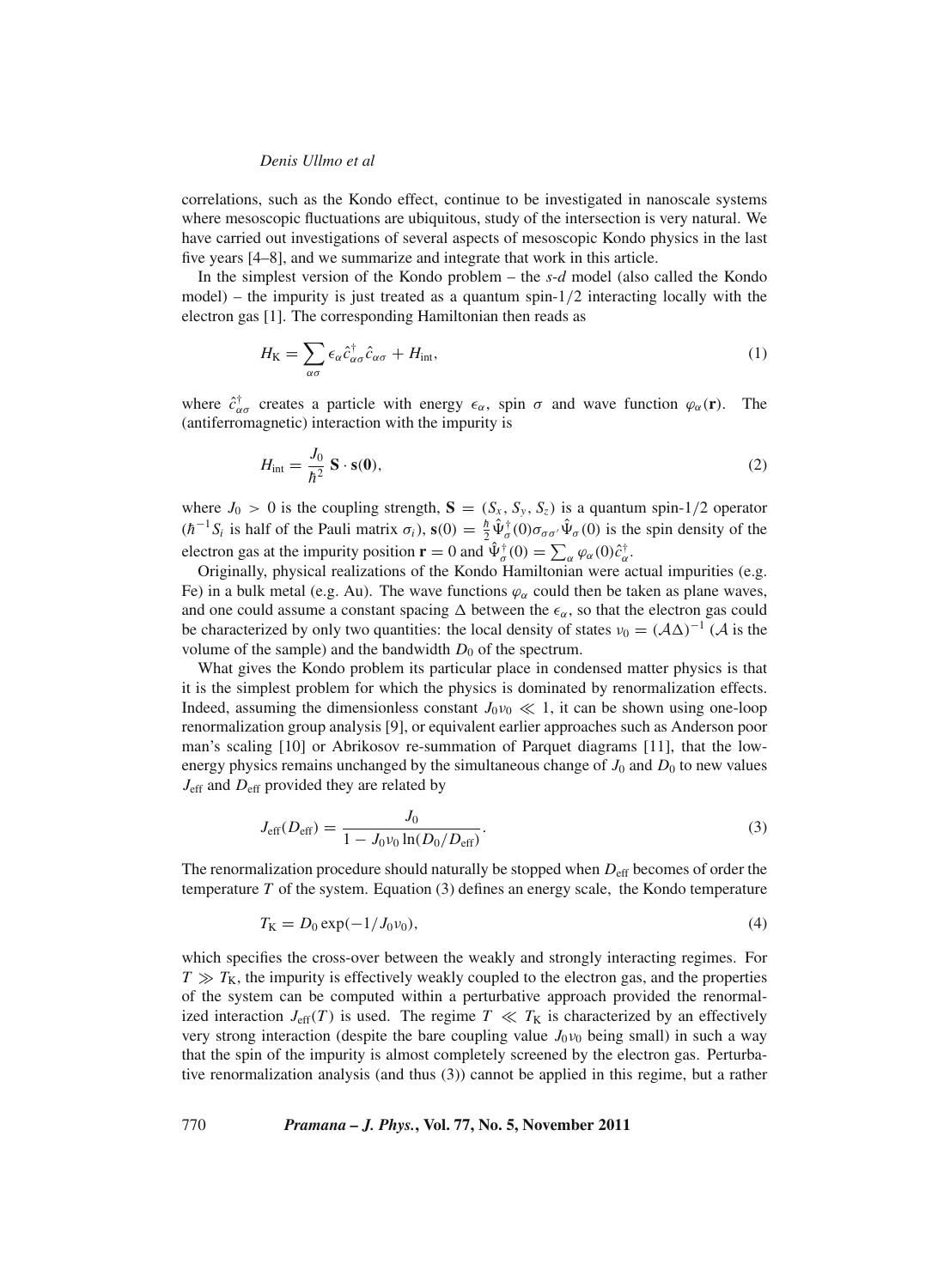complete description of clean bulk systems has been obtained by a variety of approaches, including numerical renormalization group [12], Bethe ansatz techniques [13,14] and the Nozières–Fermi liquid description [15].

One important consequence of the scaling law (3) is that physical quantities can be described by 'universal' functions. This can be understood by a simple counting of the number of parameters defining the *s-d* model in the bulk. As an illustration, we shall use the local magnetic susceptibility, defined by

$$
\chi_{\text{loc}} \equiv \int_0^\beta d\tau \langle S_z(\tau) S_z(0) \rangle, \tag{5}
$$

which is the variation of the impurity spin magnetization upon applying a field only to the impurity. The electron gas is characterized by its local density of states  $v_0$  and its bandwidth  $D_0$ , and the impurity by the coupling constant  $J_0$ . Therefore, for a given temperature  $T$ ,  $\chi_{\text{loc}}$ , or indeed any physical quantity, can depend only on these four parameters. Furthermore, only two dimensionless parameters can be constructed from them, the ratio  $T/D_0$ and the product  $J_0v_0$ . However, because of the scaling law (3), these two parameters turn out to be redundant. A dimensionless quantity can therefore be expressed as a function of a 'single' parameter, which is usually chosen to be  $T/T_K$ . Thus we have, for instance,

$$
T\chi_{\text{loc}}(T) = f_{\chi}(T/T_{\text{K}}),\tag{6}
$$

where  $f_{\chi}(x)$  is a universal function which has been computed by Wilson [12] using his numerical renormalization group approach.

We see that the universal character of Kondo physics is a direct consequence of the fact that the local density of states is flat and featureless on an energy scale of the order of  $max(T_K, T)$ . There are many situations, however, for which the variation in energy of the local density of states  $v_{\text{loc}}(\mathbf{r}; \epsilon)$  is significantly more complex, and it is natural to ask in what way this modifies the description given above for the bulk flat-band case. One type of non-flatness is a continuous density of states in which the variation sets in for energies above some scale, say  $\delta_{\rm fl}$ . In this case, deviations from universal Kondo behaviour are expected either in the regime  $\delta_{\text{fl}} < T_K$  for any *T* or in the regime  $\delta_{\text{fl}} > T_K$  when  $T > \delta_{\text{fl}}$ . Other relevant examples of deviations emerge in mesoscopic systems from a discrete (and therefore non-flat) density of states, and it is to these that we now turn.

One circumstance in which such a non-trivial density of states occurs naturally is in the context of quantum dots (for a survey of basic quantum dot physics, see refs [3,16,17]). Indeed, as was pointed out by Glazman and Raikh [18] and Ng and Lee [19], a quantum dot containing an odd number of electrons and which is sufficiently small so that the spacing between its levels is much larger than *T* can be described by an Anderson impurity model; the role of the electron gas is played by the leads to which the dot is weakly coupled. In the deep Coulomb blockade regime particle number fluctuations are suppressed, and a Schrieffer–Wolff transformation shows [1] that such a description is essentially equivalent to a Kondo impurity. In the low-temperature regime,  $T \ll T_K$ , a correlated state is formed which mixes the wave functions of the quantum dot and both leads, leading to a large conductance  $(\simeq e^2/h)$  despite the Coulomb blockade. These predictions were confirmed experimentally a decade later [20], and subsequently Kondo physics has been seen in a variety of nanoscale systems [16,17], some of which have even reached the unitarity limit.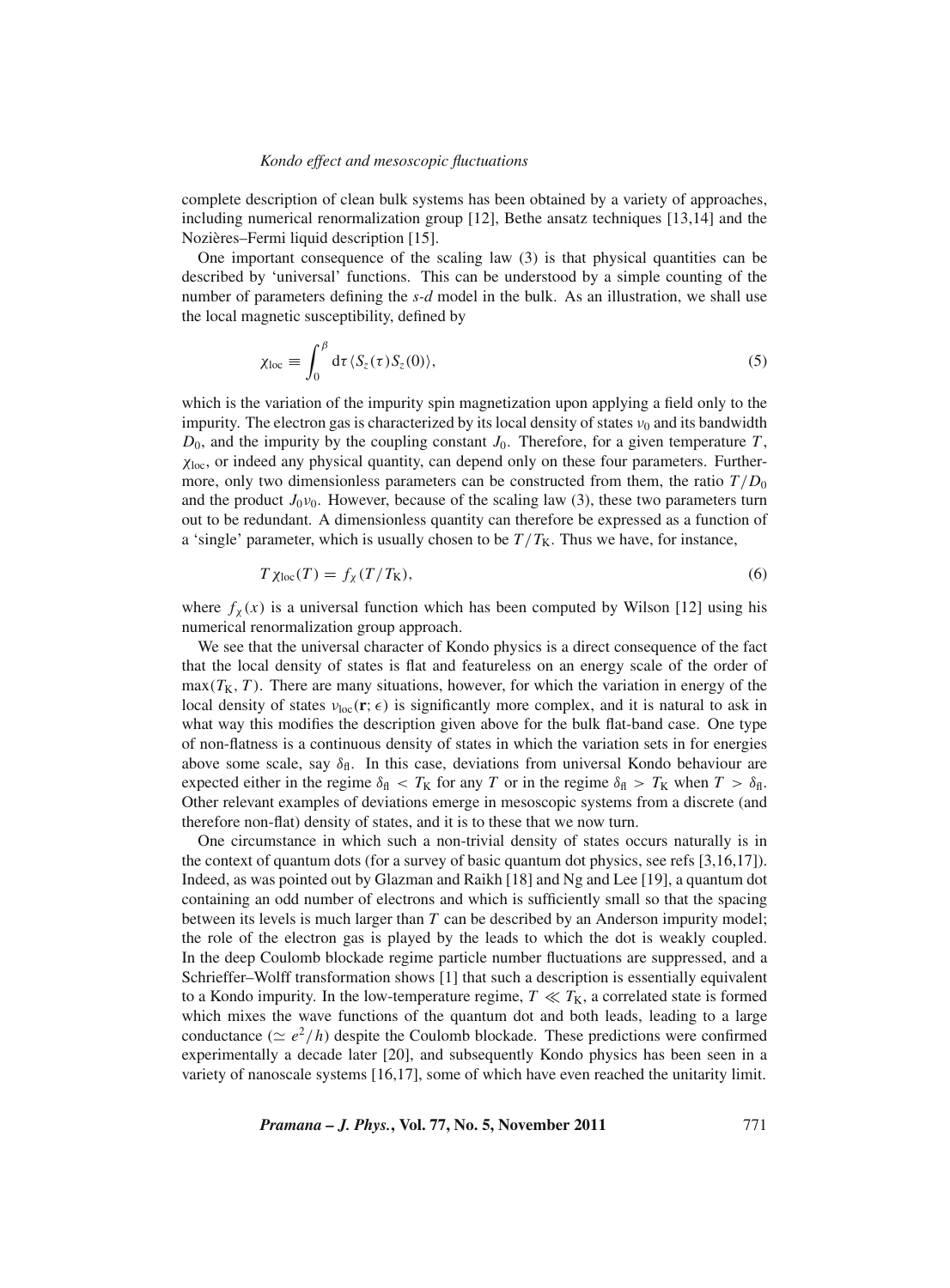In quantum dot Kondo physics, one is very naturally led to systems in which a small quantum dot playing the role of a quantum impurity is connected to a larger mesoscopic object (itself not a quantum impurity) in which finite size and interference effects are important. In other words, the context of Kondo physics in quantum dots leads one to consider situations where the 'quantum impurity' is connected to an electron gas displaying finite size and mesoscopic fluctuation effects. As a consequence, for each such mesoscopic electron reservoir, two new energy scales enter into the description of the Kondo problem: the corresponding mean-level spacing  $\Delta$  and the Thouless energy  $E_{\text{Th}}$ . The former is the scale at which the discreetness of the density of states becomes relevant, and the latter is the scale below which mesoscopic fluctuations set in. Our goal in this short review is to provide a survey of some of our own results [4–8] describing how Kondo physics is modified by the presence of these energy scales.

# **2.** The  $T \gg \Delta$  regime

Let us consider, to start with, a situation where the mean-level spacing  $\Delta$  in the reservoirs is still much smaller than the other relevant energy scales (in particular the temperature) but for which the Thouless energy  $E_{\text{Th}}$  of the reservoir is significant [4,5]. Assuming ballistic motion,  $E_{\text{Th}}$  is the inverse of the time-of-flight across the system (up to a factor *h*). It characterizes the range of energy below which mesoscopic fluctuations are present (at all scales in this range), in particular in the local density of states. Since below  $E_{\text{Th}}$  the reservoir's electronic density of states is not flat and featureless, one may wonder whether a Kondo temperature (perhaps fluctuating) can be defined, and if physical quantities remain universal functions of the ratio  $T/T_K$ .

To fix the ideas, let us consider the *s-d* Hamiltonian (1) with a local density of states at the impurity site

$$
\nu_{loc}(\mathbf{r}=\mathbf{0};\,\epsilon)\stackrel{\text{def}}{=}\sum_{\mathbf{i}}|\varphi_{\mathbf{i}}(\mathbf{0})|^2\delta(\epsilon-\epsilon_{\mathbf{i}}).
$$

In the semiclassical regime,  $v(\mathbf{r}=\mathbf{0}; \epsilon)$  can be written as the sum

$$
\nu_{\text{loc}}(\epsilon) = \nu_0 + \nu_{\text{fl}}(\epsilon),\tag{7}
$$

where  $v_0$  is the bulk-like contribution (one should of course include here either a realistic band dispersion relation or a cut-off at  $D_0$  to account for the finite bandwidth), and the fluctuating term  $v_{\text{fl}}(\epsilon)$  is a quantum correction associated with interference effects.

Let us denote by  $T_K^0$  the Kondo temperature of the associated bulk system for which  $v(\epsilon)$ is replaced by  $v_0$ . For  $T \gg T_K^0$  it is possible to use a perturbative renormalization group approach in the same way as in the bulk, but including the mesoscopic fluctuations of the density of states. Following [21], this gives in the one-loop approximation

$$
J_{\text{eff}}(D_{\text{eff}}) = \frac{J_0}{1 - J_0 \int_{D_{\text{eff}}}^{D_0} (\text{d}\omega/\omega) \nu_\beta(\omega)},
$$
\n(8)

with

$$
\nu_{\beta}(\omega) \equiv \frac{\omega}{\pi} \int_{-\infty}^{\infty} d\epsilon \frac{\nu_{\text{loc}}(\epsilon)}{\omega^2 + \epsilon^2}
$$
 (9)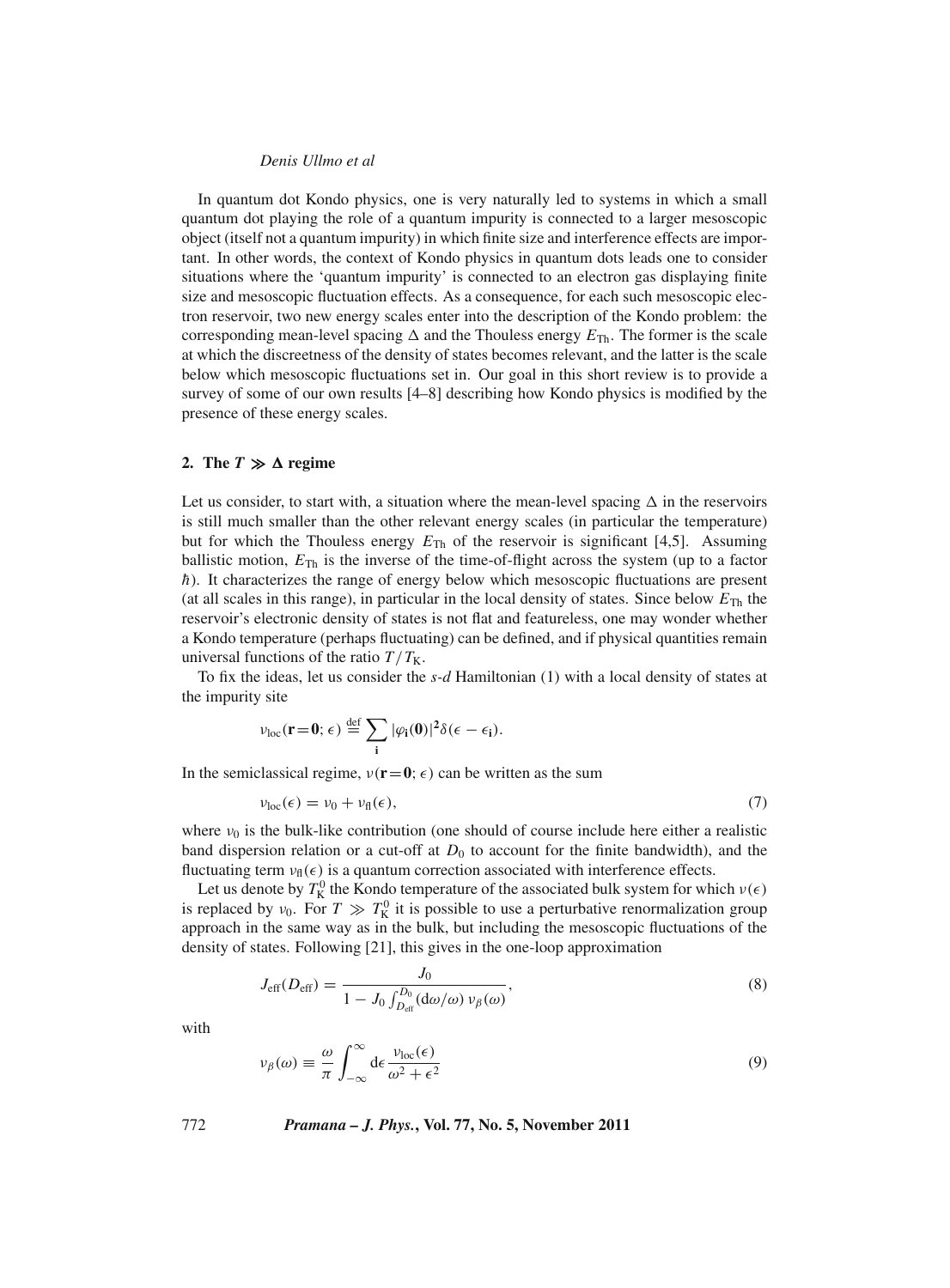the temperature smoothed density of states (note that the renormalization up to two-loop order was given in ref. [21]).

There are two different ways to use the above renormalization group equation. First, for some physical systems, the fluctuations of the local density of states may be very significant, yielding even larger variation of the Kondo properties because of the exponential dependence in (4). In this case, one is mainly interested in the fluctuations of the Kondo temperature (which is now a functional of the local density of states) defined as the 'energy scale' separating the weak and strong coupling regimes. One can then use the same approach as in the bulk flat-band case and define  $T_K[v_\beta]$  as the temperature at which the one-loop effective interaction diverges, giving the implicit equation

$$
J_0 \int_{T^*_{\mathcal{K}}[\nu_\beta]}^{D_0} \frac{d\omega}{\omega} \nu_\beta(\omega) = 1. \tag{10}
$$

Examples of systems for which the fluctuations of  $v_\beta$  are large enough so that one is mainly interested in the fluctuations of the scale  $T_K^*$  defined by (10) include, for instance, the case of 'real' (chemical) impurities in a geometry such that one dimension is not much larger than the Fermi wavelength. This may be either a quantum point contact in a twodimensional electron gas [21] or a thin three-dimensional film [22]. There is a significant chance that the impurity is located in a place at which the Friedel oscillations are large (i.e. the term in  $v_{\text{fl}}$  associated with the trajectory bouncing back from the boundary directly to its starting point). In this case, impurities located at the peaks of the Friedel oscillations have a significantly larger Kondo temperature than those at the troughs. Disordered metals near or beyond the localization transition are another system with large fluctuations of the local density of states, and can lead in particular to a finite probability of having a 'free moment' for which  $T_K^*[\nu_\beta]$  corresponding to certain spatial locations is actually zero [23,24].

Contrary to these cases, in a typical ballistic or disordered metallic mesoscopic system with all dimensions much larger than the Fermi wavelength, the fluctuating part of the local density of states  $v_{\text{fl}}$  is a quantum correction to the secular term  $v_0$  and thus parametrically smaller. Consequently, the fluctuations of  $T_K^*[\nu_\beta(\omega)]$  defined by (10) are not large compared to  $T_K^0$ , which if it is taken only as an energy scale is somewhat meaningless.

In the flat-band bulk case, however,  $T_K$  has a precise meaning beyond being an energy scale: it is the parameter entering into universal functions such as  $f<sub>\chi</sub>$  in (6).  $T<sub>K</sub>$  is thus directly and quantitatively related to physical observables – its fluctuations need not be large to be relevant. This suggests asking whether the mesoscopic fluctuations of physical observables such as the local susceptibility  $\chi_{\text{loc}}$  are described by the universal form

$$
T\chi_{\text{loc}}(T) = f_{\chi}(T/T_{\text{K}}[\nu_{\beta}]),\tag{11}
$$

with all the mesoscopic fluctuations encoded in the realization and position-dependent Kondo temperature  $T_K[v_\beta]$ .

In the high-temperature regime  $T \geq T_K^0$  such universality follows from a perturbative renormalization argument (although not so straightforwardly, see the discussion in refs [4,25]). Furthermore, comparison with quantum Monte Carlo results shows that predictions obtained in this way are quantitatively very accurate [4,5]. More surprisingly, such an approach remains valid up to (and actually somewhat below)  $T_K^0$ : in the high-temperature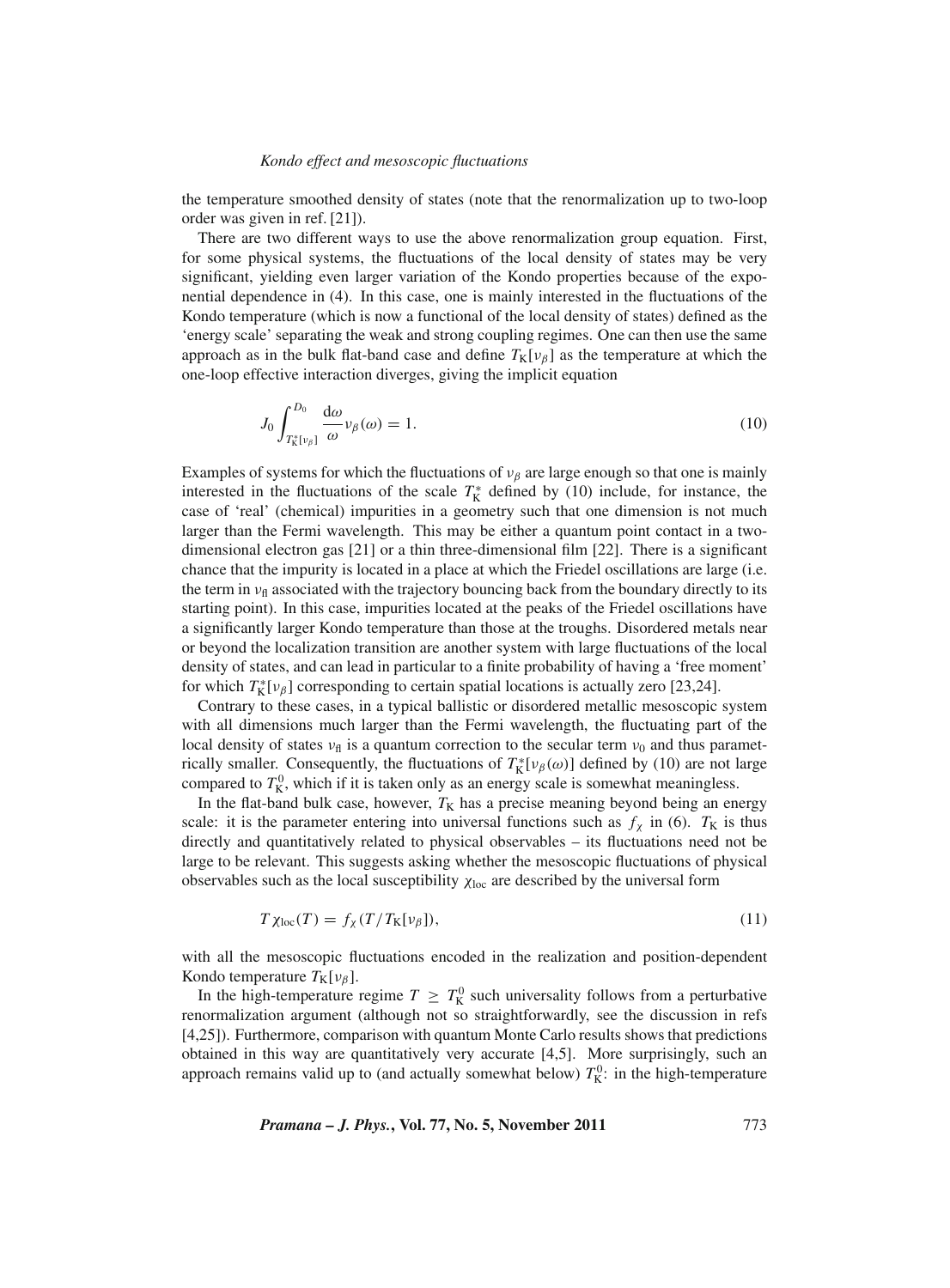regime, then, mesoscopic fluctuations can be included rather easily into Kondo physics. As perturbative renormalization group is not valid below  $T_K$ , eq. (11) is not expected to apply in the low-temperature regime  $T \ll T_K^0$ . This is indeed confirmed by quantum Monte Carlo calculations [4]: the low-temperature regime of the mesoscopic Kondo problem is therefore richer and more complex.

# **3.** The  $T \ll \Delta$  regime

Let us now consider the  $T \ll \Delta$  regime where the discreetness of the spectrum has to be taken into account [6,7]. In this temperature range, the physical properties of the system will be dominated by its many-body ground state and first few excitations. For illustration, we consider a small quantum dot (the quantum impurity) connected to a large mesoscopic quantum dot reservoir, as shown in figure 1. In the case of an odd number of electrons in the reservoir dot, a sketch of the low-energy excitations is shown in figure 1. Without reproducing the details of the analysis given in [6,7] (where the even *N* case as well as other Kondo systems are also discussed), we shall make a few comments on this figure and on the way it has been constructed.

First, we stress that the total spin of the ground state can be rigorously shown to be zero for all positive values of *J* [6,7]. The rest of the diagram can be obtained by analysing the two limiting regimes  $\Delta \gg T_K^0$  and  $\Delta \ll T_K^0$  and assuming a smooth interpolation between them.  $(T_K^0)$  is, as before, the Kondo temperature of the analogous flat-band bulk system.) The small *J* behaviour follows from a perturbative treatment of the (renormalized) coupling *J*eff between the two dots. The ground state and first excitation are the singlet and triplet states of two weakly interacting spins (all orbitals other than the last one (singly occupied) being frozen). The second excitation corresponds to the promotion of a particle to a higher orbital, and therefore involves the energy spacing  $\Delta_2$  between these two orbitals. Because of mesoscopic fluctuations,  $\Delta_2$  fluctuates around the mean level spacing  $\Delta$  if one applies a weak magnetic field or slightly changes the shape of the reservoir dot.



**Figure 1. (a)** A double dot system, coupled very weakly to leads (L1 and L2). In the Coulomb blockade regime, the small dot behaves as a spin S that is coupled to a finite reservoir R provided by the large dot. The leads are used to measure the excitation spectrum of the system. **(b)** Sketch of the ground state and first excitations of the mesoscopic Kondo problem as a function of coupling strength  $J_0v_0$ .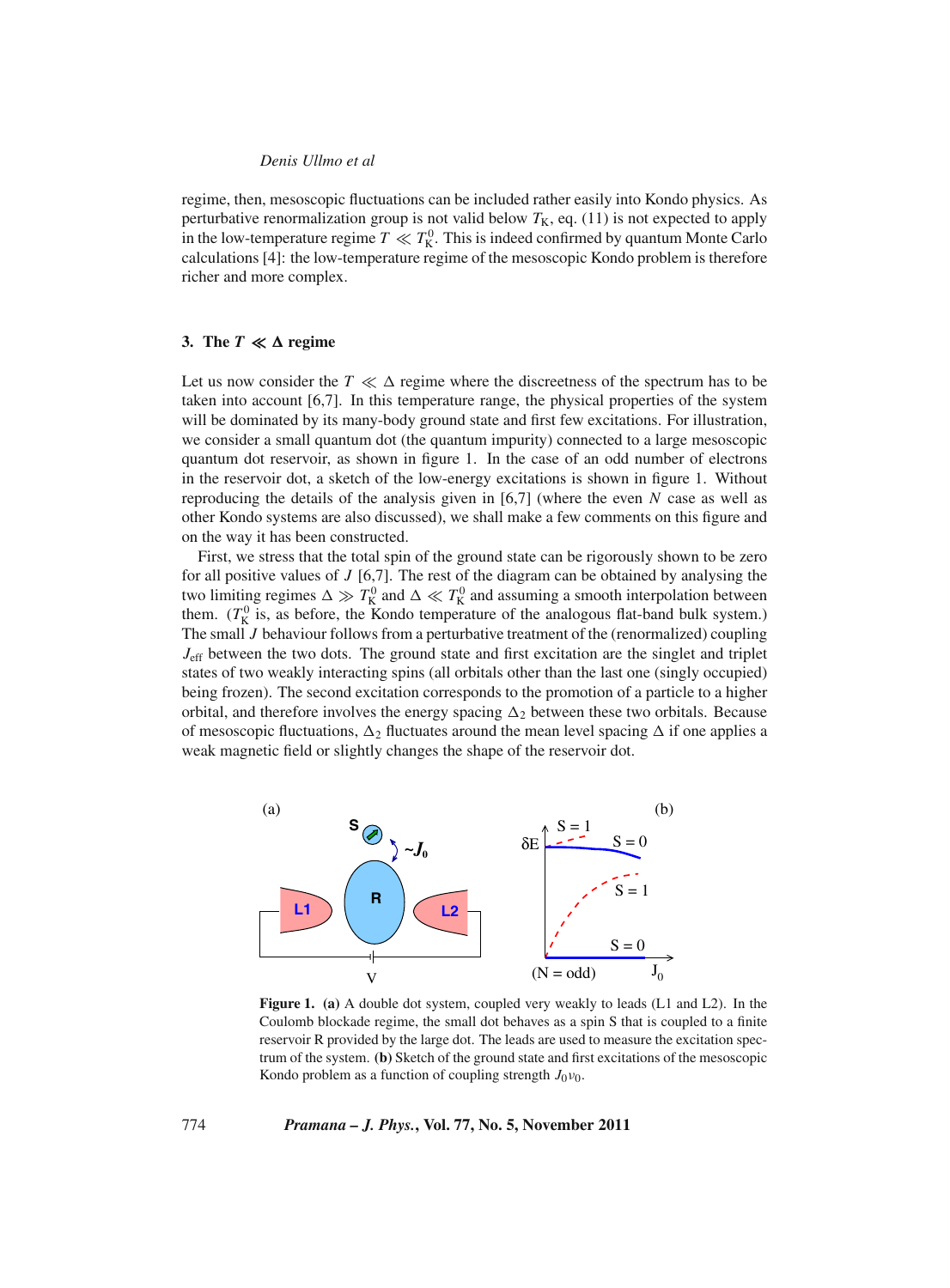The strong-coupling limit  $\Delta \ll T_K^0$  can, on the other hand, be addressed in the spirit of Nozières' Fermi liquid picture: in the strong interaction regime, the impurity spin is locked in a singlet with an electron gas quasiparticle, the other *N*−1 quasiparticles forming an essentially non-interacting Fermi gas [1,15]. The ground state and two first excitations sketched in figure 1 can therefore be understood as arising from the corresponding Fermi gas: doubly occupied orbitals for the ground state, and promotion of a particle to the first unoccupied orbital for the excitations (involving therefore the corresponding level spacing  $\Delta_3 \neq \Delta_2$ ). The degeneracy between the singlet and triplet excitations is lifted by the residual interaction generated at the impurity site [15] by virtual breaking of the Kondo singlet.

In order to connect the levels in the weak-coupling regime to those in strong-coupling regime, we note that the order of the spins of the states is the same in both regimes and so simply draw interpolating lines between them in figure 1.

Both the weak-coupling and strong-coupling limiting regimes are Fermi gases – by construction for weak interactions and because of the Nozières' Fermi liquid picture [15] for strong interactions. For a finite size fully coherent system these Fermi gases will both display mesoscopic fluctuations of the one-particle energies and wave functions – in the case above, for instance, both  $\Delta_2$  and  $\Delta_3$  are expected to show mesoscopic fluctuations around  $\Delta$  when some external parameter (magnetic field, gate voltage, etc.) is varied. We would like to address now the question of characterizing these fluctuations, and in particular the correlations between the Nozières' Fermi gas and the weak interaction one.

#### **4. Slave boson***/***fermion mean-field approach**

A complete solution of this problem would presumably involve developing a Fermi liquid theory '*à la* Nozières' [15] taking properly into account the mesoscopic fluctuations. A first step in this direction is to use a mean-field treatment based on the slave boson/fermion technique [1], which can be done as follows.

Starting from the *s-d* model eq. (1), one can introduce Abrikosov fermions [11] as a representation of the spin-1/2. The correspondence between the auxiliary fermions  $f_{\sigma}^{\dagger}$ with spin  $\sigma = \uparrow, \downarrow$  and the initial quantum spin operators is

$$
S^{z} \equiv [f_{\uparrow}^{\dagger} f_{\uparrow} - f_{\downarrow}^{\dagger} f_{\downarrow}] / 2, \quad S^{+} \equiv f_{\uparrow}^{\dagger} f_{\downarrow}, \quad S^{-} \equiv f_{\downarrow}^{\dagger} f_{\uparrow}, \tag{12}
$$

with the constraint

$$
f_1^{\dagger} f_1 + f_1^{\dagger} f_1 = 1. \tag{13}
$$

The Kondo interaction can then be rewritten as

$$
H_{\rm int} = \frac{J_0}{2} \sum_{\sigma \sigma'} f_{\sigma}^{\dagger} f_{\sigma'} c_{0\sigma'}^{\dagger} c_{0\sigma} - \frac{J_0}{4} \sum_{\sigma} c_{0\sigma}^{\dagger} c_{0\sigma}.
$$
 (14)

This fermionic representation is exact. The mean-field approximation consists in replacing the quartic part of the Kondo term by an effective quadratic term

$$
\sum_{\sigma\sigma'} f_{\sigma}^{\dagger} f_{\sigma'} c_{0\sigma'}^{\dagger} c_{0\sigma} \mapsto \sum_{\sigma\sigma'} [f_{\sigma}^{\dagger} c_{0\sigma} \langle c_{0\sigma'}^{\dagger} f_{\sigma'} \rangle + c_{0\sigma}^{\dagger} f_{\sigma} \langle f_{\sigma'}^{\dagger} c_{0\sigma'} \rangle], \tag{15}
$$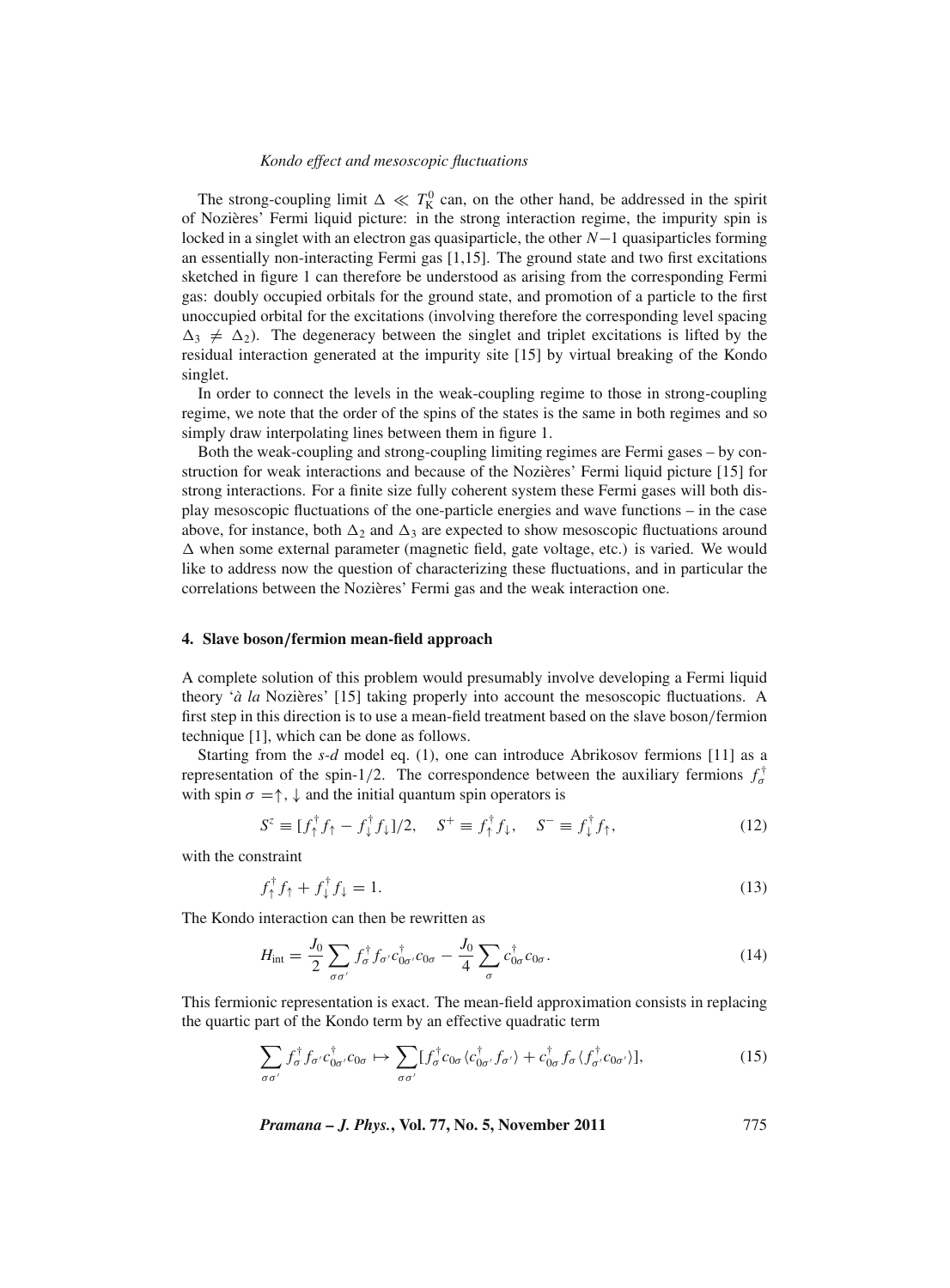in which the mean values  $\langle \cdots \rangle$  are computed self-consistently. The constraint (13) is imposed through the introduction of the Lagrange multiplyer  $\epsilon_0$ :

$$
H_{\rm int} \mapsto H_{\rm int} - \epsilon_0 \sum_{\sigma} f_{\sigma}^{\dagger} f_{\sigma}.
$$
 (16)

In the mean-field approximation, the Kondo problem is therefore transformed into an effective resonant level model, which, for a given spin component, can be written as

$$
H_{\text{MF}} = \sum_{i} \left[ \epsilon_i c_i^{\dagger} c_i + v^* \varphi_i^*(0) f^{\dagger} c_i + v \varphi_i(0) c_i^{\dagger} f \right] - \epsilon_0 f^{\dagger} f \tag{17}
$$

and for which the parameters v and  $\epsilon_0$  are fixed by the self-consistent equations

$$
v = J_0 \sum_i \varphi_i^*(0) \langle f^\dagger c_i \rangle, \quad \langle f^\dagger f \rangle = 1/2. \tag{18}
$$

This approach does not describe correctly the intermediate regime  $\Delta$ ,  $T \simeq T_{\text{K}}$ , and in particular predicts a phase transition at  $T_K$  instead of the observed cross-over. The strong interaction and/or low-temperature regime  $\Delta$ ,  $T \ll T_K$  that we are interested in is, on the other hand, very well described.

#### **5. Spectral fluctuations of the chaotic resonant level model**

Understanding the fluctuations of the Kondo problem within the mean-field approach amounts, therefore, to understanding those of the resonant level model with fluctuating parameters. These parameters are  $\epsilon_0$  – the energy of the resonant level – and the coupling strength v. Let us furthermore denote the mean local density of states by  $\rho \equiv \langle |\phi_i(0)|^2 \rangle / \Delta$ (for a billiard of area A,  $\langle |\phi_i(0)|^2 \rangle \simeq 1/\mathcal{A}$ ). From the physics of the Kondo problem it is expected (and found in practice) that  $\epsilon_0$  is essentially fixed at the Fermi energy and that the width  $\Gamma = \pi |v|^2 \rho$  of the resonance can be identified with the Kondo temperature up to a constant factor, the fluctuation properties of which have been addressed within the meanfield approach in [26]. In the limit  $T_K^0 \simeq \Gamma \gg \Delta$  that we now consider, the fluctuations of  $\epsilon_0$  and  $\Gamma$  take place on a scale which is parametrically small compared to  $T_K^0$ . It is thus reasonable to assume that most of the fluctuations will be given by those of the resonant level model, with the fluctuation of  $\epsilon_0$  and  $\Gamma$  adding only small corrections.

We therefore consider the spectral fluctuations of the resonant level model. Because the electron motion is ballistic in the experimental structures and the shape of the dots is irregular [3,16,17], it is reasonable to furthermore limit the scope to chaotic motion within the reservoir dot. Random matrix theory provides a good model of the energy levels and wave functions in this situation [3,27]: we use the Gaussian orthogonal ensemble (GOE,  $\beta = 1$ ) for time-reversal symmetric systems and the Gaussian unitary ensemble (GUE,  $\beta =$ 2) for non-symmetric systems [27,28]. The joint distribution function of the unperturbed reservoir dot energy levels is therefore given by [28]

$$
P_{\beta}(\epsilon_1, \epsilon_2, \dots, \epsilon_N) \propto \prod_{i > j} |\epsilon_i - \epsilon_j|^{\beta} \exp\left(-\frac{1}{4v^2} \sum_i \epsilon_i^2\right)
$$
 (19)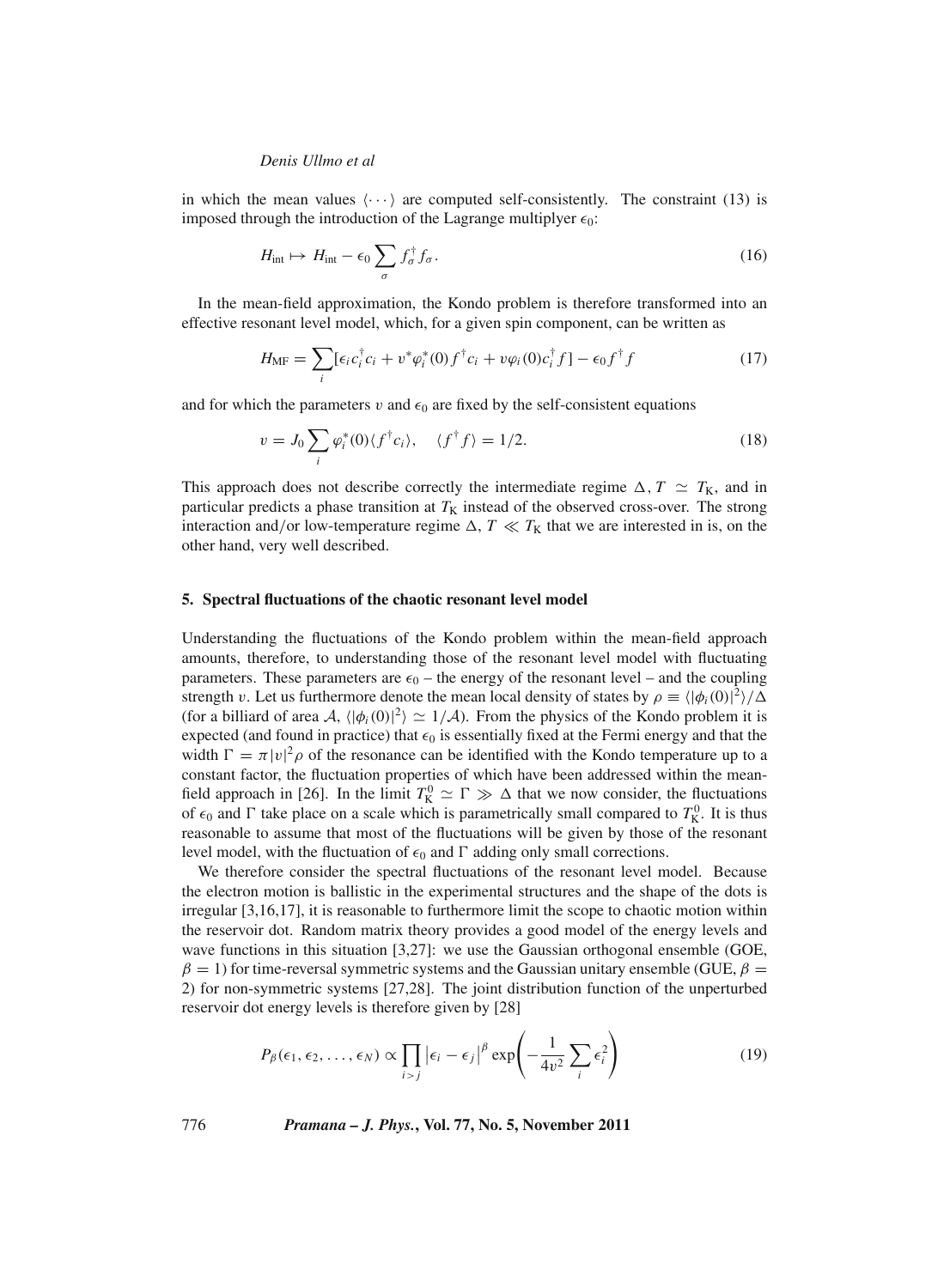and the corresponding distribution of values of the wave function at the impurity site is the Porter–Thomas distribution

$$
P_{\beta}(x = A|\phi_j(0)|^2) = \frac{1}{(2\pi x)^{1-\beta/2}} \exp\left(-\frac{\beta}{2}x\right).
$$
 (20)

To connect the mesoscopic fluctuations of the levels before and after the resonant level is added, we would like, for instance, the joint distribution of both sets of levels. For the resonant level model, the perturbed energy levels  $\{\lambda_{\alpha}\}_{\alpha=0}^{N}$  are related to the unperturbed levels  $\{\epsilon_i\}_{i=0}^N$  through

$$
\sum_{i>0} \frac{|\phi_i(0)|^2}{\lambda_\alpha - \epsilon_i} = \frac{\lambda_\alpha - \epsilon_0}{|v|^2} \tag{21}
$$

(recall that  $\epsilon_0$  is the bare position of the resonance). From this, the joint distribution function of  $\{\epsilon_i\}$  and  $\{\lambda_\alpha\}$  can be computed [8]:

$$
P(\{\epsilon_i\}, \{\lambda_\alpha\}) \propto \frac{\prod_{\alpha \ge 0} (\lambda_\alpha - \epsilon_0)}{\prod_{i \ge 1} (\epsilon_i - \epsilon_0)^{1-\beta/2} \prod_{i \ge 1} (\epsilon_0 - \epsilon_i)^\beta}
$$

$$
\times \frac{\prod_{i > j} (\epsilon_i - \epsilon_j) \prod_{\alpha > \gamma} (\lambda_\alpha - \lambda_\gamma)}{\prod_{i \alpha} |\epsilon_i - \lambda_\alpha|^{1-\beta/2}}
$$

$$
\times \exp\left[-\frac{N\beta}{4V^2} \left(\sum_{\alpha > 0} \lambda_\alpha^2 - \sum_{i > 0} \epsilon_i^2\right)\right],
$$
(22)

with in addition the constraint  $\sum_{i>0} \epsilon_i = \sum_{\alpha>0} \lambda_\alpha$ .

It is not completely straightforward, however, to deduce from this joint distribution the useful correlation functions involving a few levels, from which we could get an intuitive sense of how the fluctuations of the unperturbed system affect those of the perturbed one. Another possible route is, in the spirit of the Wigner surmise for the nearest-neighbour distribution of the classic random matrix ensemble, to start from a simple toy model, in which a good part of the information is ignored but on the other hand the expressions obtained are tractable and contain enough relevant information to provide a good first approximation.

To construct such a toy model, first note that eq. (21) imposes that there is one and only one level  $\lambda$  between two successive levels  $\epsilon_i$  and  $\epsilon_{i+1}$ . It is reasonable to assume that it is mainly the fluctuations of these levels and their associated wave function amplitudes  $\varphi_i(0)$ and  $\varphi_{i+1}(0)$  which determine the position of  $\lambda$ . Second, if we are interested in the centre of the resonance, i.e. states such that the distance  $\lambda - \epsilon_0$  from the resonant level is significantly smaller than the width of the resonance (which is approximately  $T_K$ ), the right-hand side of eq. (21) can be neglected. Denoting  $x_i = A|\varphi_i(0)|^2$ , we therefore get

$$
\frac{x_{\alpha}}{\lambda - \epsilon_{\alpha}} + \frac{x_{\alpha+1}}{\lambda - \epsilon_{\alpha+1}} = 0, \tag{23}
$$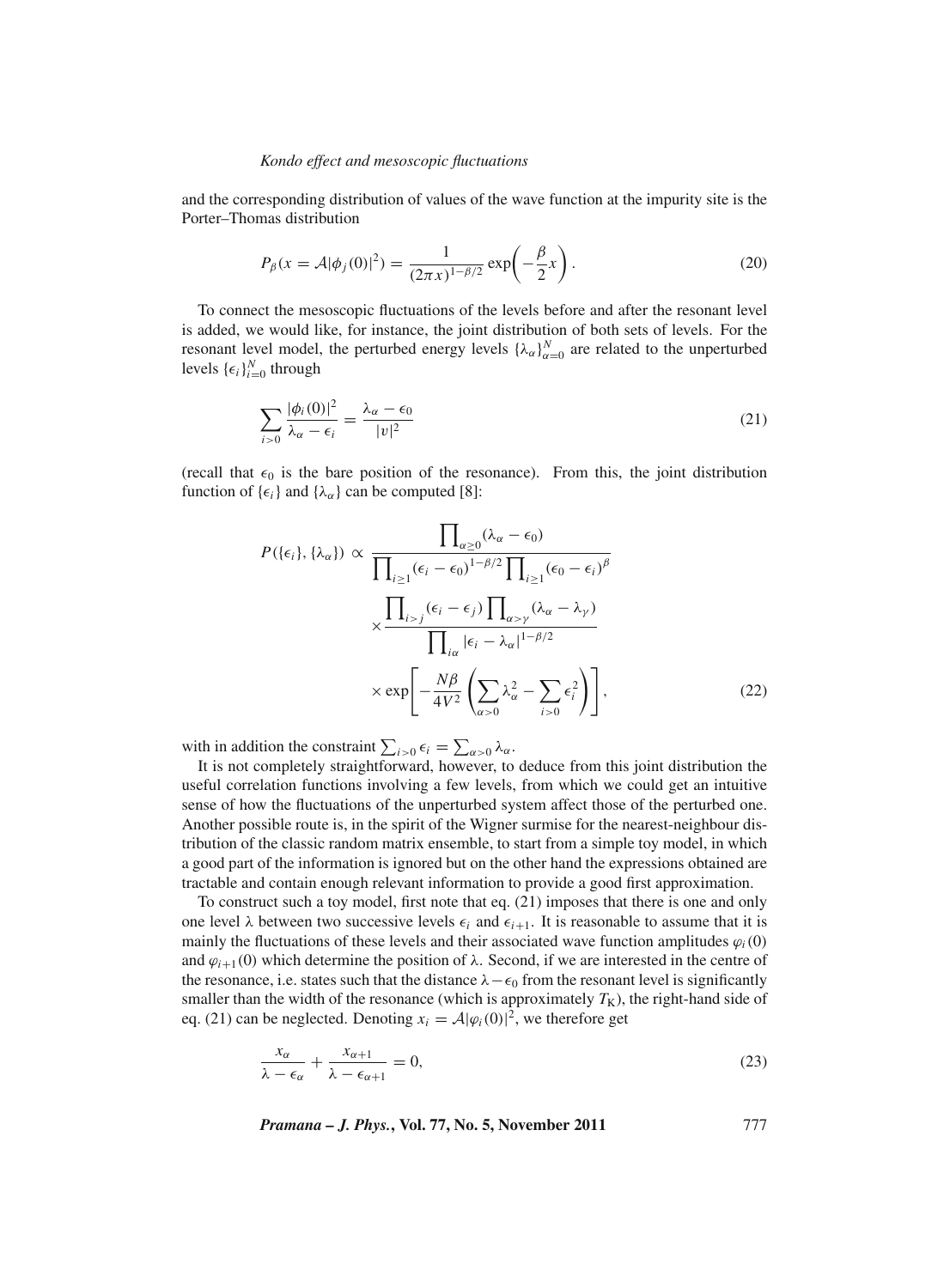with the  $x_i$ s fluctuating according to (20). Interestingly, all energy scales beyond the spacing ( $\epsilon_{\alpha+1} - \epsilon_{\alpha}$ ) have disappeared from this equation: this toy model predicts a universal distribution of the ratio  $(\lambda - \epsilon_{\alpha})/(\epsilon_{\alpha+1} - \epsilon_{\alpha})$ . A straightforwad calculation gives

$$
P^{\text{GOE}}(\lambda) = \frac{1}{\pi \delta \epsilon} \frac{1}{\sqrt{(\epsilon_{\alpha+1} - \lambda)(\lambda - \epsilon_{\alpha})}} \quad \text{and} \quad P^{\text{GUE}}(\lambda) = \frac{1}{\delta \epsilon}
$$
(24)

for the time-reversal symmetric case (GOE,  $\beta = 1$ ) and non-symmetric case (GUE,  $\beta = 2$ ), respectively.

As a consequence, we see that the correlations between the unperturbed energies  $\epsilon$  and the perturbed ones  $\lambda$  come from two different mechanisms. On the one hand, on energy scales larger than  $\Delta$  the constraints imposed by eq. (21), in particular the fact that there can be only one state  $\lambda$  between two successive  $\epsilon$ s, impose a very strong correlation between the two sets of levels. On the other hand, on energy scales smaller than  $\Delta$ , these correlations depend a lot on the statistics of the wave function. Within our toy-model approach, there is no correlation in the GUE case, while for the GOE the  $\lambda$ s tend to cluster (with a square root singularity) near the  $\epsilon$ s. Numerical simulations with the full resonant model confirm these latter predictions [8].

# **6. Conclusion**

To conclude this short review, we have seen that studying the Kondo problem in the context of quantum dots makes it natural to consider how mesoscopic fluctuations affect strong correlations. The high-temperature regime  $T > T_K^0$  is the simplest to comprehend: reasoning based on the one-loop renormalization group approach makes it possible to incorporate all the effects of the mesoscopic fluctuations into those of the Kondo temperature itself, keeping otherwise all quantities universal, with the same universal functions as for the flat-band bulk. Universality is lost at temperatures below  $T_K$ . However, the very low-temperature regime *T*,  $\Delta \ll T_K^0$  can be tackled in the spirit of Nozières' Fermi liquid approach. As a first step, we have developed a slave boson/fermion mean-field theory of this regime and obtained in this way a convincing qualitative description. The cross-over between these two understood limiting cases, *T* of order  $T_K^0$ , is, as usual, the most difficult part of the problem, and is still completely open.

# **Acknowledgements**

The work at Duke University was supported in part by US DOE award # DE-SC0005237. SB acknowledges the support from French ANR projects SINUS and IsoTop.

## **References**

- [1] A C Hewson, *The Kondo problem to heavy fermions* (Cambridge University Press, Cambridge, 1993)
- 778 *Pramana J. Phys.***, Vol. 77, No. 5, November 2011**